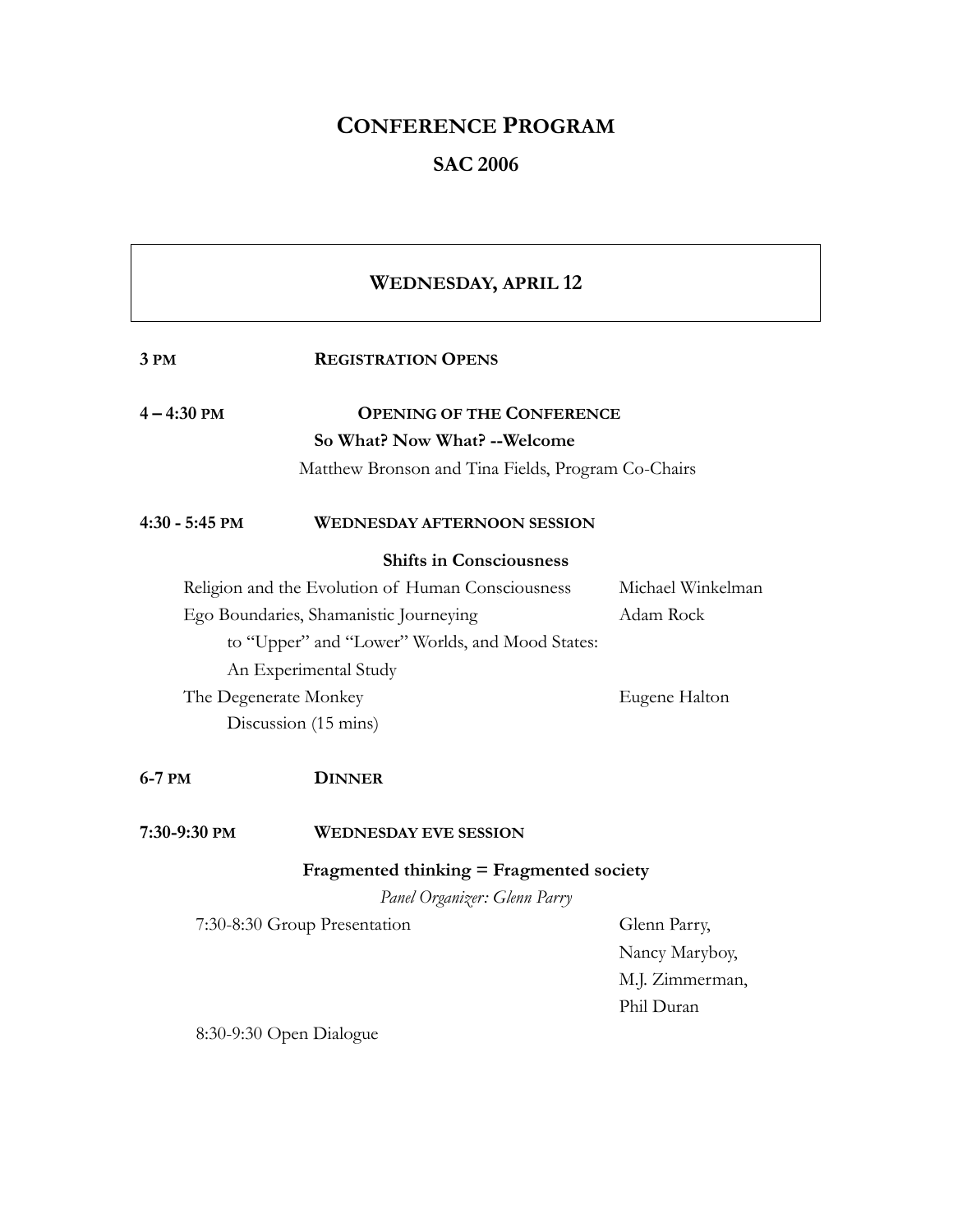# **THURSDAY, APRIL 13**

**7:30-9 AM BREAKFAST**

# **10-11:45 AM THURSDAY MORNING SESSION Anthropology of Sacred Landscape**

*Panel Organizer: Mark A. Schroll*

| Bears in the ER, Deer in the Headlights:        | Craig Chalquist     |
|-------------------------------------------------|---------------------|
| Interpreting the Speech of the Earth            |                     |
| En-gendering the Geometry of the World Soul     | <b>Bethe Hagens</b> |
| Ethnographic Film Sketches                      | Adam Fish           |
| of Vajrayana Buddhist Pilgrimage and Puja:      |                     |
| Three Caves in a Geomandala in the              |                     |
| Eastern Himalaya                                |                     |
| In the Middle of the Lotus: Khecheopalri Lake,  | Sarah Evershed      |
| A Contested Sacred Land in Sikkim               |                     |
| Discussion (25 mins). Jürgen Kremer, Discussant |                     |

# **12-1 PM LUNCH**

### **1 – 2:35 PM THURSDAY AFTERNOON SESSION I**

# **Reciprocity & Ethics of Indigenous Contact**

| Lived Experience as a Way of Knowing:                                         | Gisela Wendling  |
|-------------------------------------------------------------------------------|------------------|
| Integrity as a Source for Ethical Conduct                                     |                  |
| In-Between Western and Indigenous                                             |                  |
| <b>Knowledge Processes</b>                                                    |                  |
| Appropriation or Reciprocity?<br>Ayahuasca Tourism in a Post-Colonial Context | Juliana Birnbaum |
| Beyond Authenticity:                                                          | Mary Conran      |
| Exploring Intimacy in the Touristic Encounter                                 |                  |
| Gender Identity Transformation of Three                                       | Ron Reminick     |
| Middle-Aged Caucasian Women                                                   |                  |
| Subsequent to Ayahuasca Ritual                                                |                  |
| Discussion (15 mins)                                                          |                  |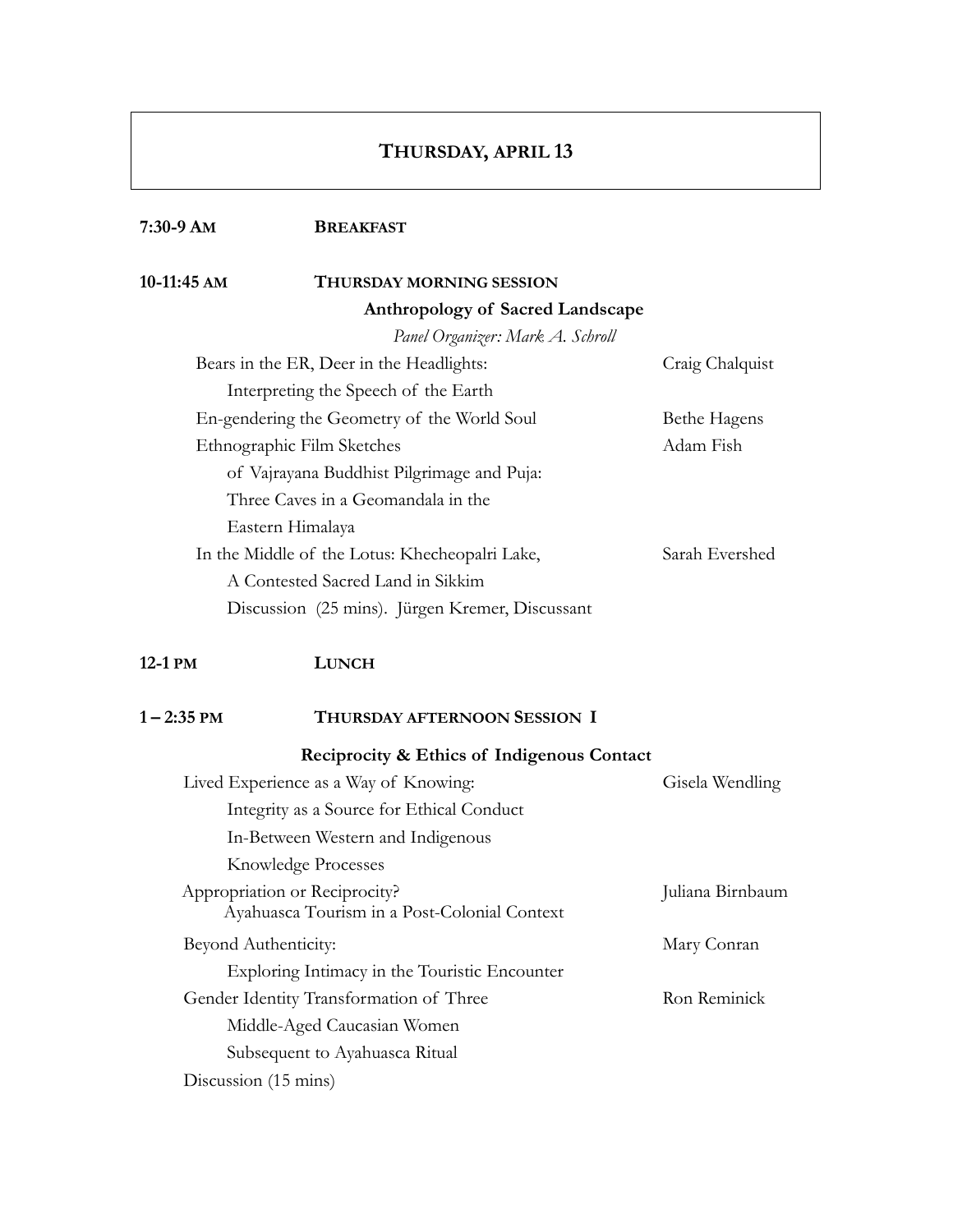### **2:35-3 PM BREAK**

| $3-4:15$ PM                      |                      | THURSDAY AFTERNOON SESSION II                     |                   |
|----------------------------------|----------------------|---------------------------------------------------|-------------------|
|                                  |                      | Responding to a World In Crisis                   |                   |
|                                  |                      | We-Space: The Emergence of an Integral Mythology  | Lev Woolf         |
|                                  |                      | "Is the World in Crisis, Or is it Just Me?" --    | Andrei Vinogradov |
|                                  |                      | Anthropology of Consciousness and the             |                   |
|                                  |                      | Study of the Worldviews' Boundaries               |                   |
| Leadership for an Ancient Future |                      | Leslie Gray                                       |                   |
|                                  | Discussion (15 mins) |                                                   |                   |
| $5-6$                            | <b>PM</b>            | <b>KEYNOTE ADDRESS</b>                            |                   |
| Gegeo                            |                      | Finding a Path Through Silver Rain:               | Karen Watson-     |
|                                  |                      | <b>Steps Toward an Anthropology of Conscience</b> |                   |
| $6-7$ PM                         |                      | <b>DINNER</b>                                     |                   |
|                                  | 7:30-9:30 PM         | <b>SOLO THEATRICAL PERFORMANCE (\$15/10)</b>      |                   |
|                                  |                      | Pachamama Rides Again!                            | Lou Montgomery    |

# **FRIDAY, APRIL 14**

**7:30-9 AM BREAKFAST**

**10-11:45 AM FRIDAY MORNING SESSION** 

# **Embodiment and Cross-Cultural Healing**

| The Consciousness Gap:                    | Enoch H. Page     |
|-------------------------------------------|-------------------|
| Interrogating the Limits of Embodiment    |                   |
| Depois Melhora (And Then It Gets Better): | Kathleen O'Connor |
| Why the Head Should Lead the Body         |                   |
| The Color of Sickness: A Post-Colonial    | Alan Fletcher     |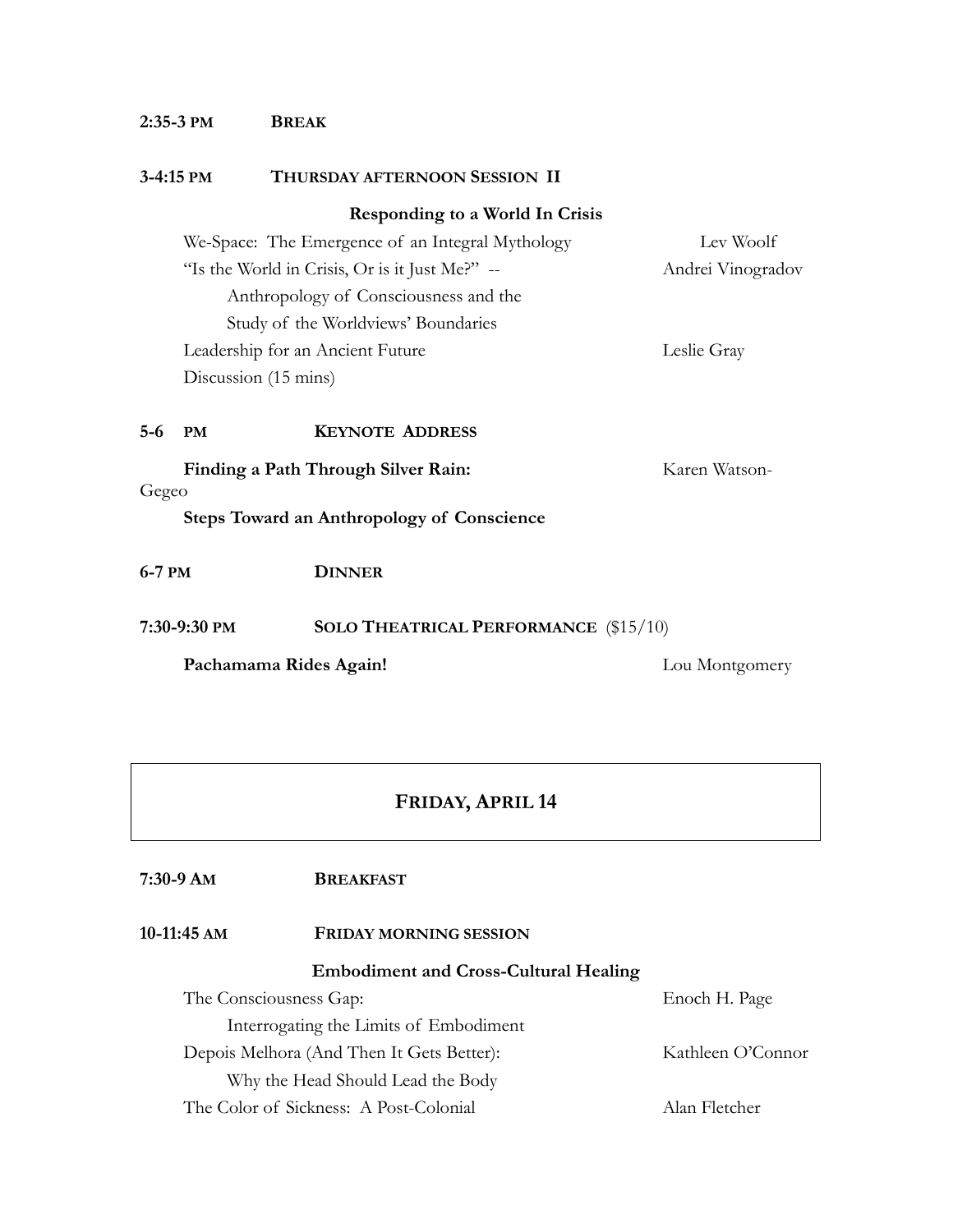Anthropology Engages Disparities in Health Care Outcomes Towards a New Ecology of Justice Mordecai Cohen Ettinger Discussion (25 mins)

| $12-1$ PM                                                                                                    | <b>LUNCH</b>                                                                                                                                         |                     |
|--------------------------------------------------------------------------------------------------------------|------------------------------------------------------------------------------------------------------------------------------------------------------|---------------------|
| $1-2:45$ PM                                                                                                  | <b>SAC BOARD MEETING</b> (for SAC board members)<br><b>AFTERNOON BREAK</b><br>(for everyone else.)<br>Go outside and enjoy the Beauty of this place! |                     |
| 3-6 PM                                                                                                       | <b>EXPERIENTIAL WORKSHOP</b> (\$30/25)                                                                                                               |                     |
| <b>Biomimetic Leadership:</b><br>Leslie Gray<br>The Natural World as a Source of Models<br>for Social Change |                                                                                                                                                      |                     |
| $6-7$ PM                                                                                                     | <b>DINNER</b>                                                                                                                                        |                     |
| 7:30-9:15 PM                                                                                                 | <b>FRIDAY EVENING SESSION</b>                                                                                                                        |                     |
|                                                                                                              | <b>Arts and Consciousness Transformation</b>                                                                                                         |                     |
| Community and Spirituality in Rave Culture:<br>Gabriel Allred                                                |                                                                                                                                                      |                     |
| A Look at the Psychology of a Youth Movement                                                                 |                                                                                                                                                      |                     |
|                                                                                                              | Song of the Spirit: Embracing the Shamanic, the                                                                                                      | Silvia Nakkach      |
| Mystical, and the Scientific Dimensions of Sound                                                             |                                                                                                                                                      |                     |
| Contradance: Weaving Community                                                                               |                                                                                                                                                      | Tina Fields         |
| through Geometric-Pattern Trance Induction                                                                   |                                                                                                                                                      |                     |
|                                                                                                              | "Change-aleuia!" Transforming Consciousness with                                                                                                     | Lee Gilmore         |
|                                                                                                              | Reverend Billy and the Stop Shopping Gospel Choir                                                                                                    |                     |
| Discussion (25 mins)<br>Krippner                                                                             |                                                                                                                                                      | Discussant: Stanley |

**9:15-10 pm Optional Spontaneous Arts Play** Bring your ideas, toys, poetry, instruments...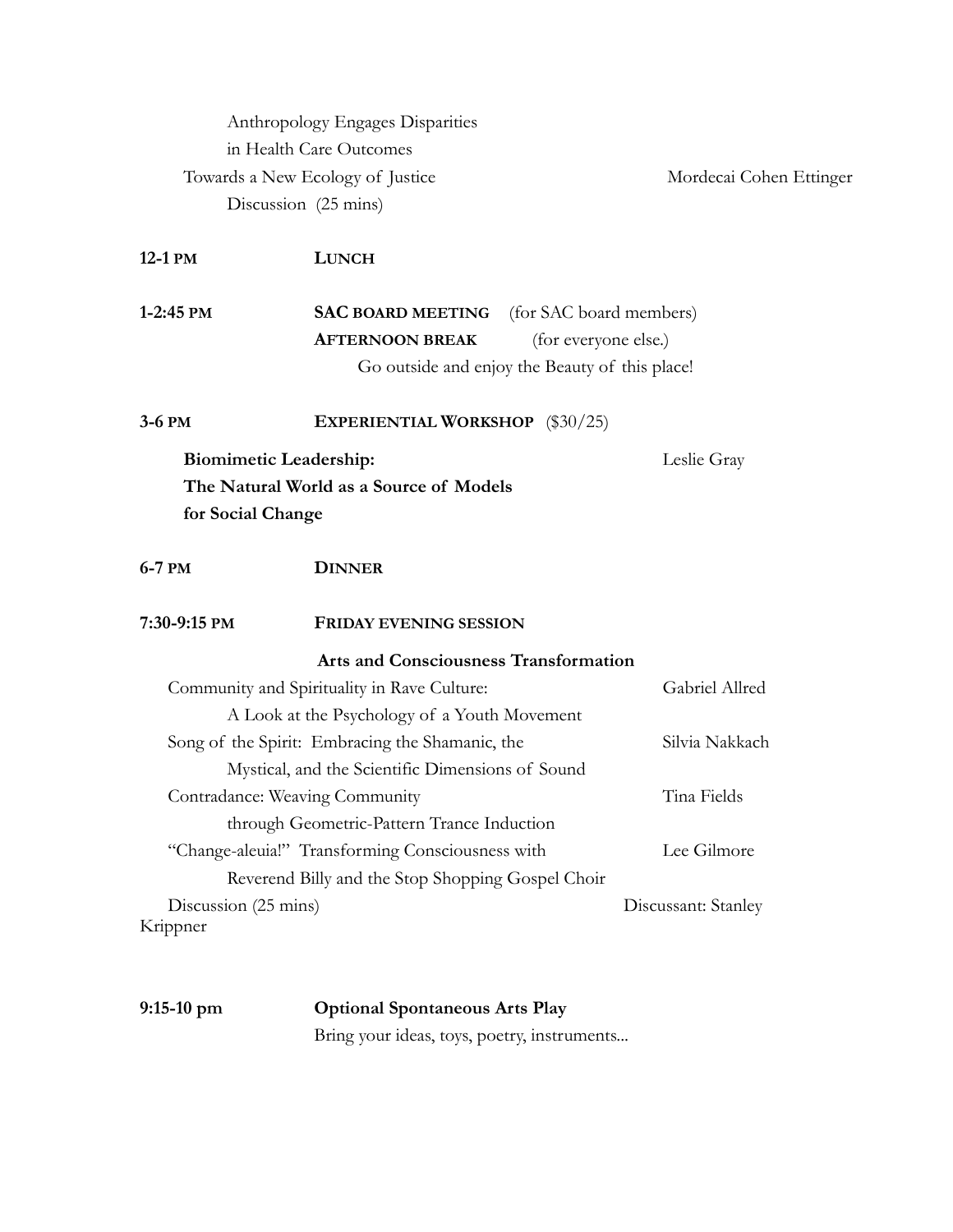# **SATURDAY, APRIL 15**

### **7:30-9 AM BREAKFAST**

# **9:15-11:45 AM SATURDAY MORNING SESSION**

# **On the Construction of Knowledge**

|                                         | Panel Organizers: Mira Z. Amiras & Galina Lindquist |                        |
|-----------------------------------------|-----------------------------------------------------|------------------------|
|                                         | 'That's What My Folks Told Me': Shamanic Knowledge  | Galina Lindquist       |
|                                         | in Tuva as Creativity, Contest, and 'Tradition'     |                        |
| MacDonald                               | Constructing Knowledge One Grant at a Time          | Jeffery L.             |
|                                         | Where the Goats Lead: Struggles in Tamazight        | Mira Z. Amiras         |
|                                         | Language Acquisition in 'Global' North Africa, or   |                        |
|                                         | the So-Called Learning of this So-Called Language   |                        |
|                                         | BREAK (15 mins, 10:15-10:30)                        |                        |
| Bronson                                 | Reading and Writing Consciousness:                  | Matthew C.             |
|                                         | How ESL Graduate Students Construct                 |                        |
|                                         | Knowledge and Identity                              |                        |
|                                         | It's Not All in the Cards:                          | Timothy J. Lavalli     |
|                                         | Professional Poker as Knowledge Construction        |                        |
|                                         | Body Of Knowledge: Choosing the School of           | Larisa Chapman         |
|                                         | Hard Knocks and Slaps and Spanks                    |                        |
| Discussion (15 mins)                    |                                                     |                        |
| 12-1 PM                                 | <b>LUNCH</b>                                        |                        |
| 1:15-2:30 PM                            | SATURDAY AFTERNOON SESSION I                        |                        |
|                                         | Symbols & Sites of Change                           |                        |
|                                         | The Spectrum of the Soul: A Bachelardian            | Mark Shekoyan          |
|                                         | Exploration of the "Portal" Process within          |                        |
|                                         | the Open Source Order of the Golden Dawn            |                        |
|                                         | Exploring Female Divinity in a Neo Pagan Community  | Lucinda Carspecken     |
| Curing the Body Politic? Re-rooting and |                                                     | Marjorie<br>Mandelstam |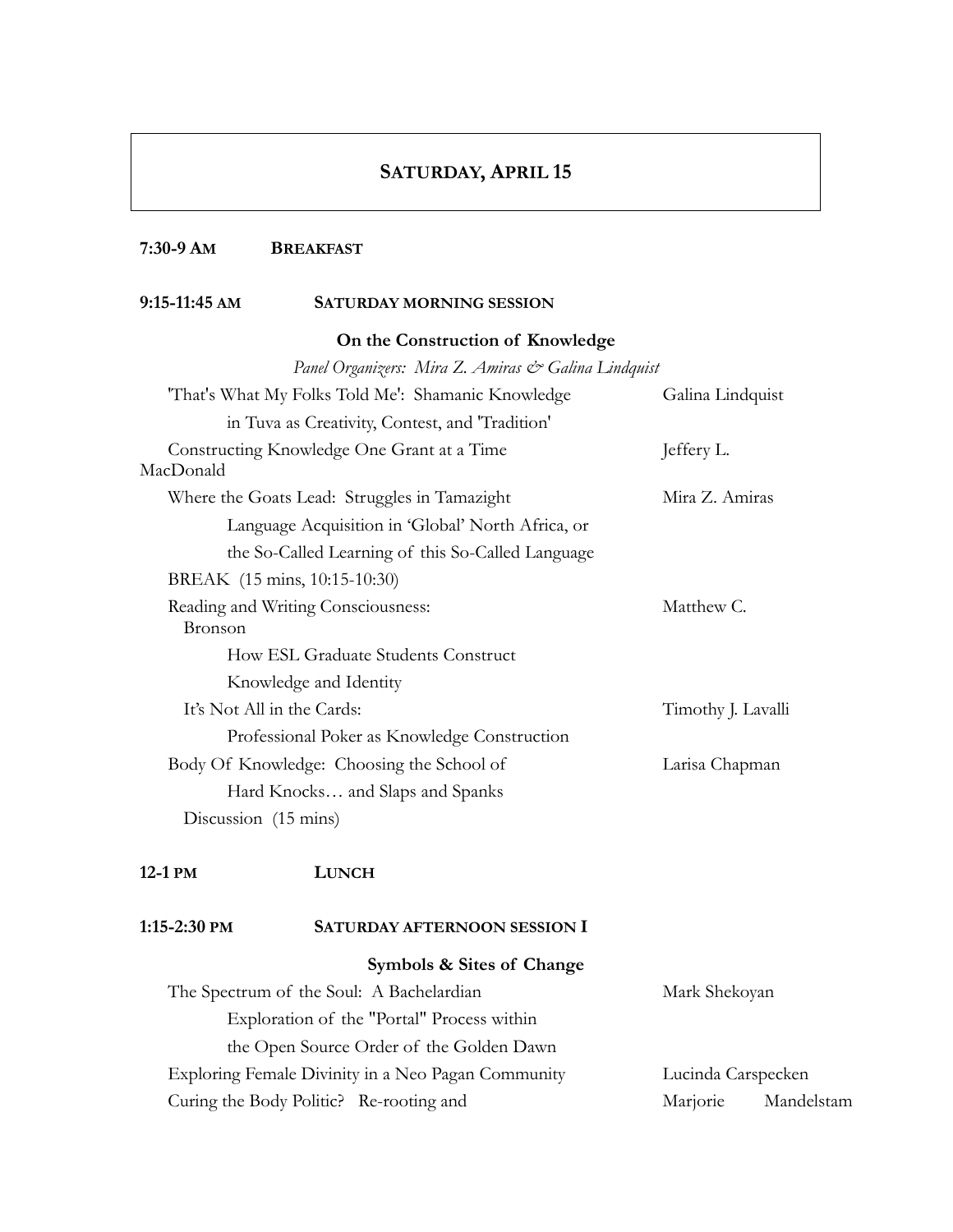Balzer

Revival in a Siberian Shamanic Temple

Discussion (15 mins)

### **2:45-3:15 SAC BUSINESS MEETING**

Everyone is invited and encouraged to attend

### **3:30-5:05 SATURDAY AFTERNOON SESSION II**

#### **Legacies of Hunter S. Thompson for the Anthropology of Consciousness**

*Panel Organizer: Lawrence B. McBride*

| The Shock of Recognition:                        | Lawrence B.     |
|--------------------------------------------------|-----------------|
| McBride                                          |                 |
| Gonzo and Ethnographic Writing                   |                 |
| Cyborg Ontology in Fear and Loathing             | Tom Murphy      |
| in Las Vegas on the Road to Consciousness:       |                 |
| The Red Shark, The White Whale &                 |                 |
| Reading The Textual Body                         |                 |
| Wherever I Am, I Am What is Missing:             | Thomas Kageff   |
| The Function of "Hunter Thompson"                |                 |
| in Hunter S. Thompson's Hell's Angels            |                 |
| 'When the Going Gets Weird, the Weird Turn Pro': | Isabelle Meuret |
| Thompson's Legacy in the Blogosphere             |                 |
| Discussion (15 mins)                             |                 |
|                                                  |                 |

#### **5:05-6 ORGANIZED-INPUT-FREE BREAK**

**6-7 PM DINNER**

**7:30-10 PM EXPERIENTIAL WORKSHOP** (\$25/20)

**Song of the Spirit:** Silvia Nakkach **Embracing the Shamanic, the Mystical, and the Scientific Dimensions of Sound**